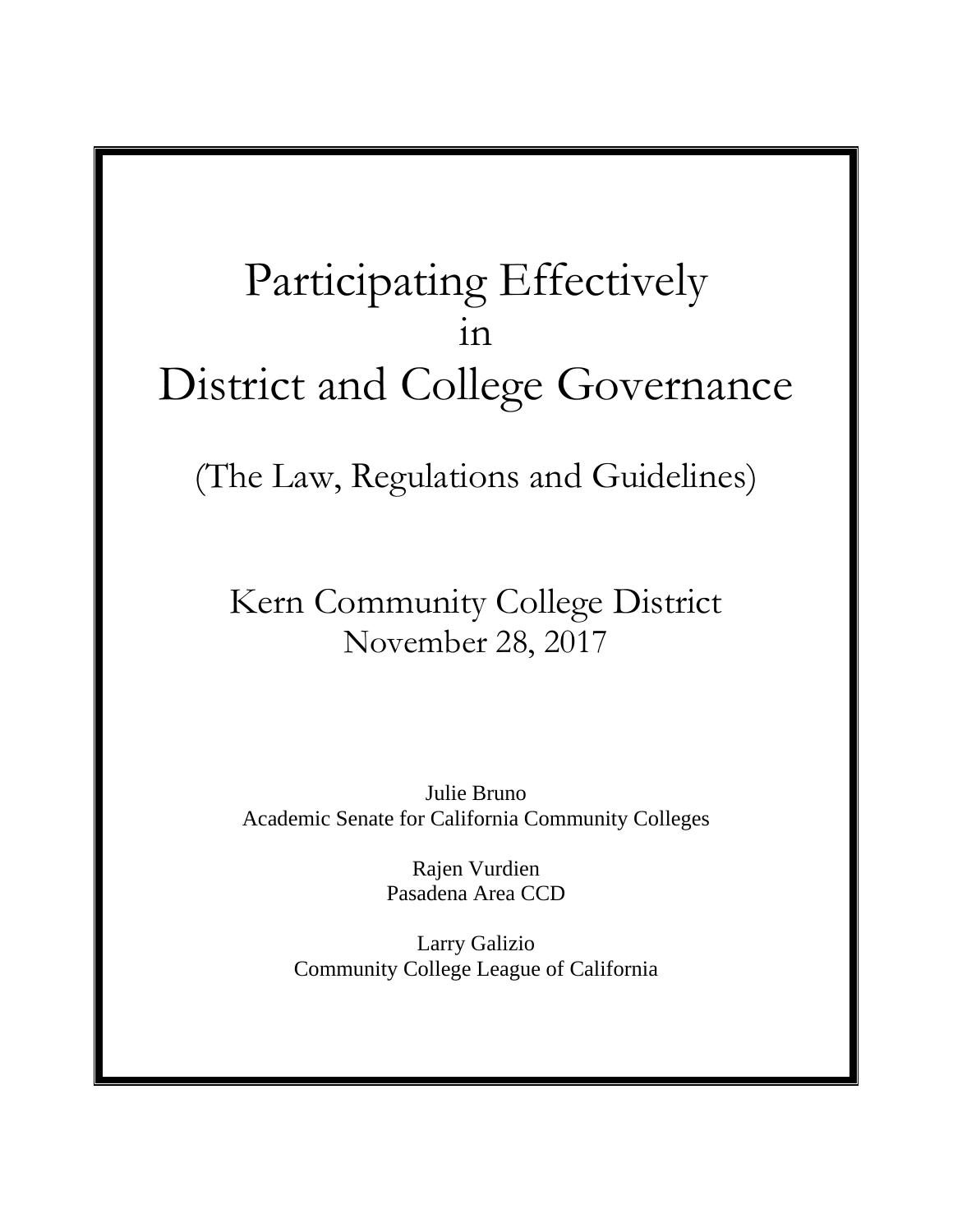



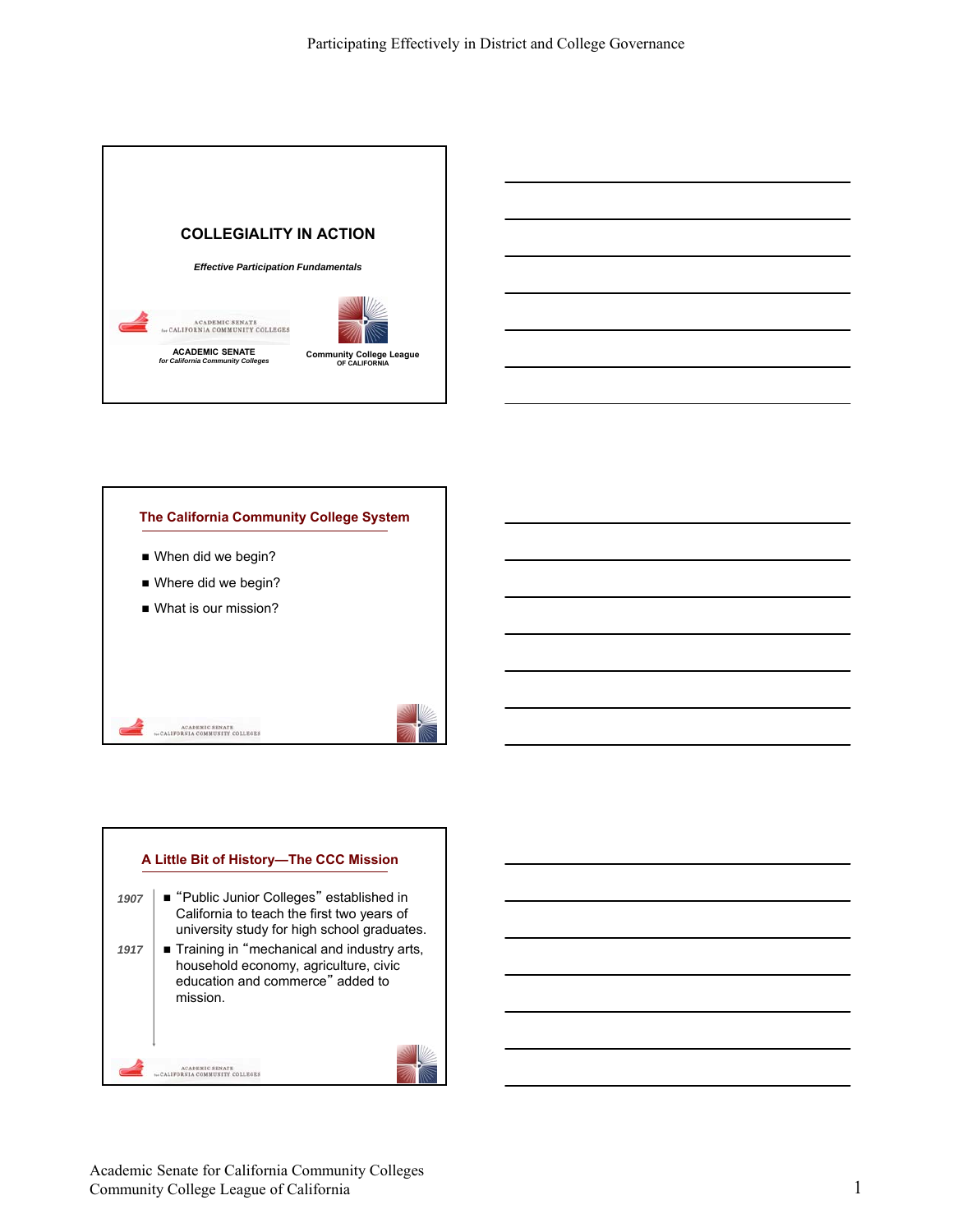



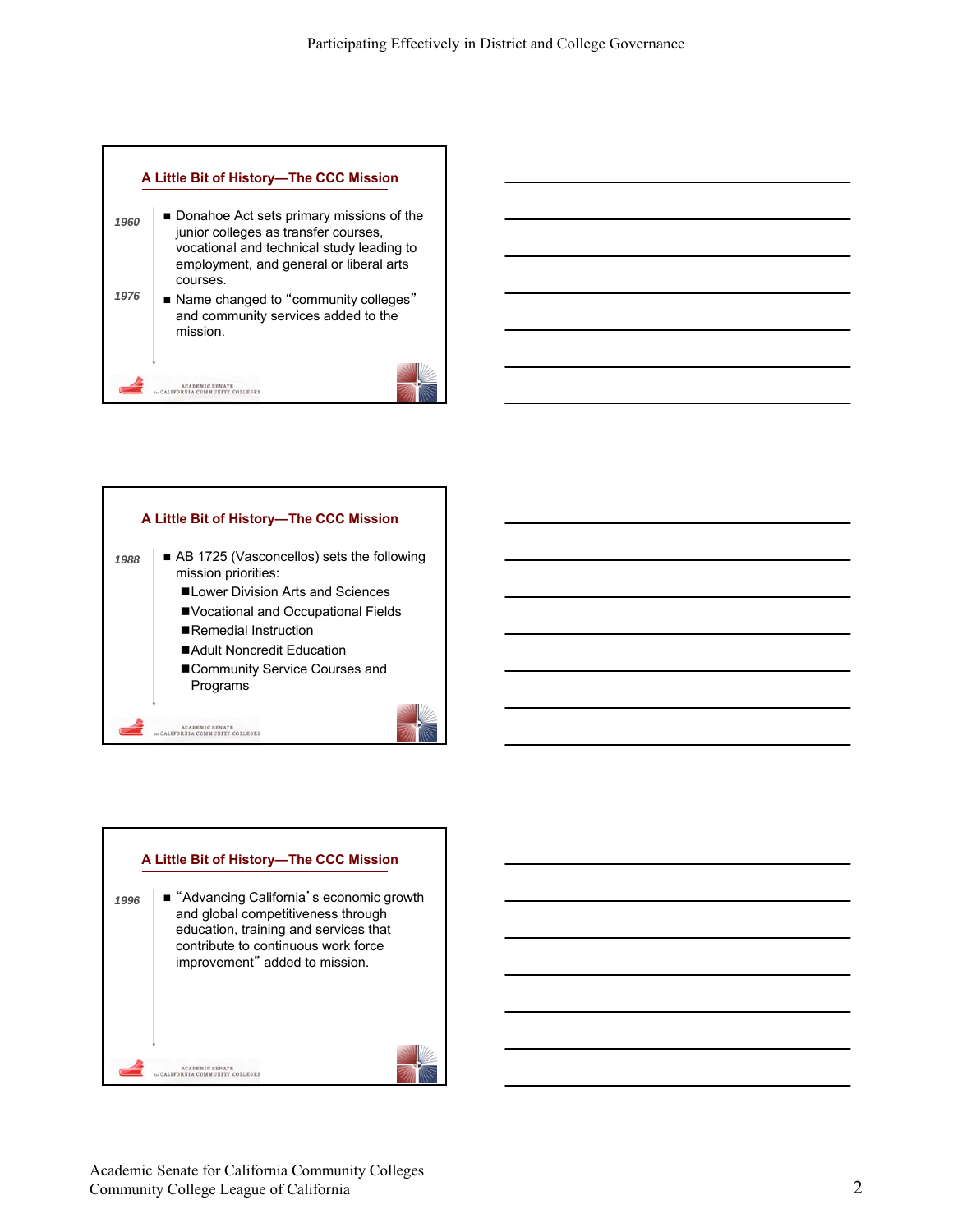



#### **What was the intent of AB 1725?**

- Enhance community college image
- Increase support for more money
- ■Move from K-12 to higher education
- Develop more unified system
- ■Institutional renewal

ACABEMIC SENATE

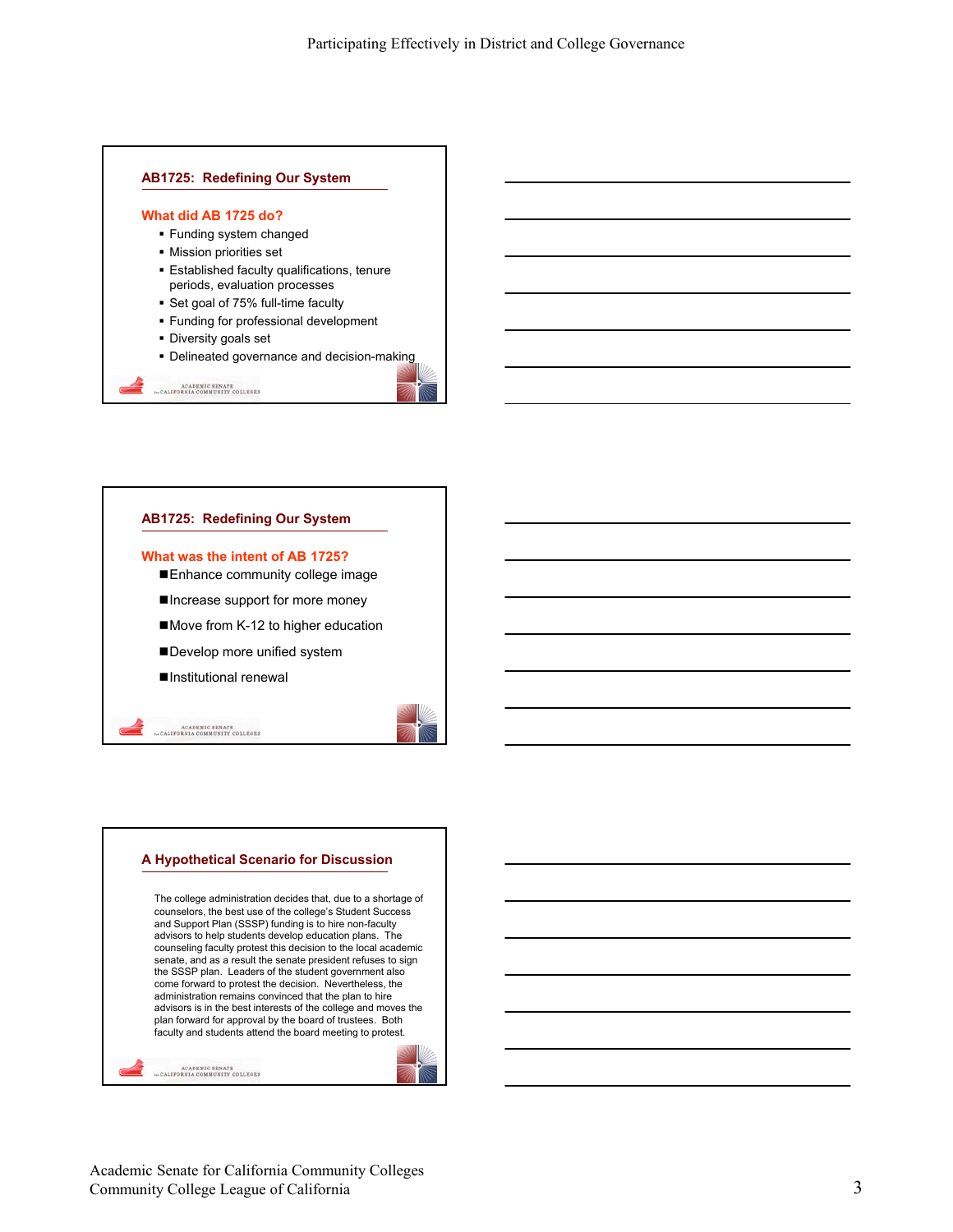



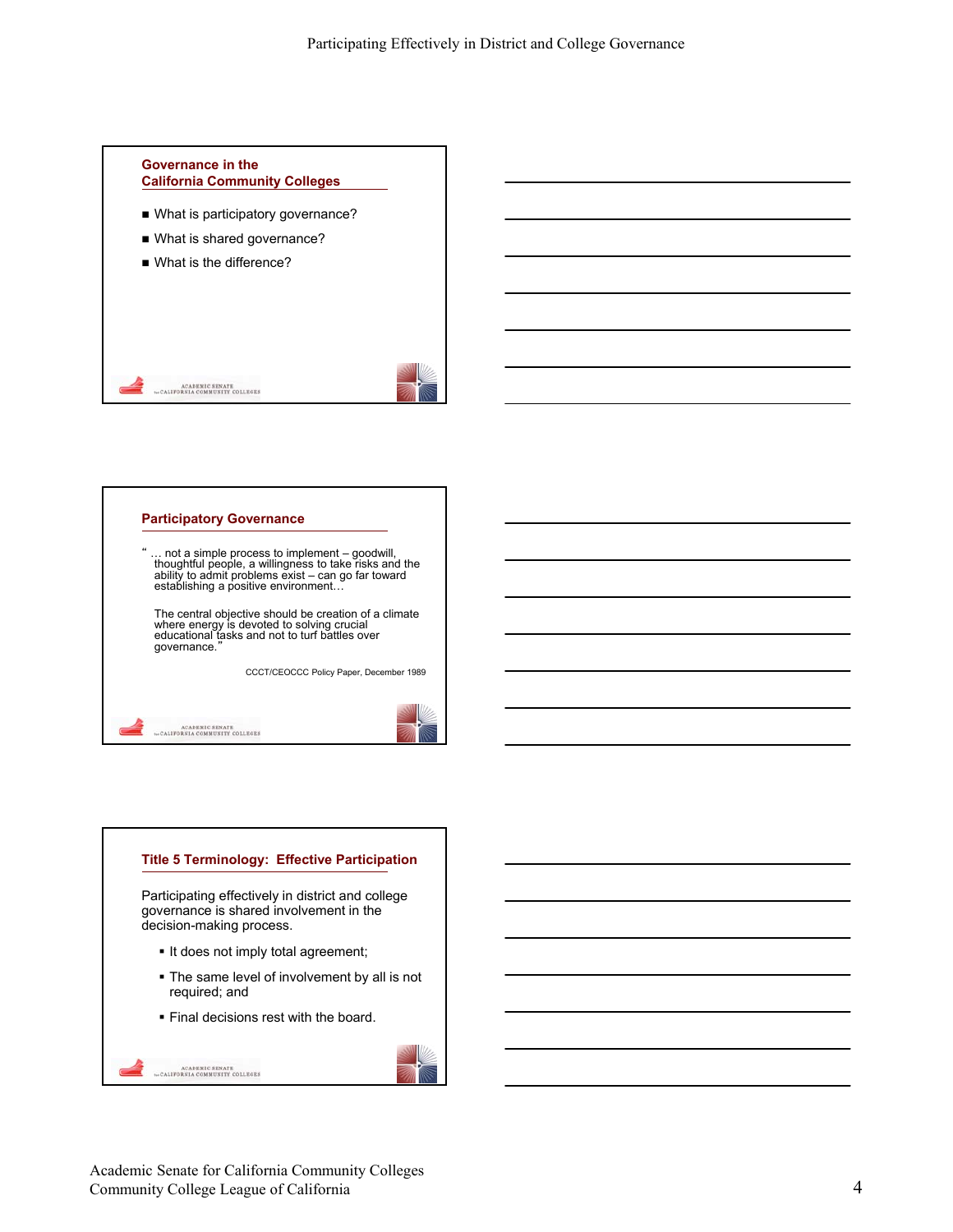

- Expertise and analytical skills of many
- Understanding of objective/decisions
- Commitment to implementation
- **E** Leadership opportunities
- Promotion of trust and cooperation
- Opportunities for conflict resolution
- **Less dissent**
- ${\bf \small \begin{tabular}{@{}c@{\thinspace}c@{\thinspace}c@{\thinspace}c@{\thinspace}c@{\thinspace}c@{\thinspace}c@{\thinspace}c@{\thinspace}c@{\thinspace}c@{\thinspace}c@{\thinspace}c@{\thinspace}c@{\thinspace}c@{\thinspace}c@{\thinspace}c@{\thinspace}c@{\thinspace}c@{\thinspace}c@{\thinspace}c@{\thinspace}c@{\thinspace}c@{\thinspace}c@{\thinspace}c@{\thinspace}c@{\thinspace}c@{\thinspace}c@{\thinspace}c@{\thinspace}c@{\thinspace}c@{\thinspace}c@{\thinspace}c@{\thinspace}c@{\thinspace}c@{\thinspace}c@{\th$

#### **Challenges of Our Governance System**

- **Participation by individuals with limited** expertise
- Time away from other duties
- Can require considerable time for decision
- Shared accountability
- **Differing expectations and understanding**
- Potential conflict if board/designee rejects recommendation

ACABEMIC SENATE

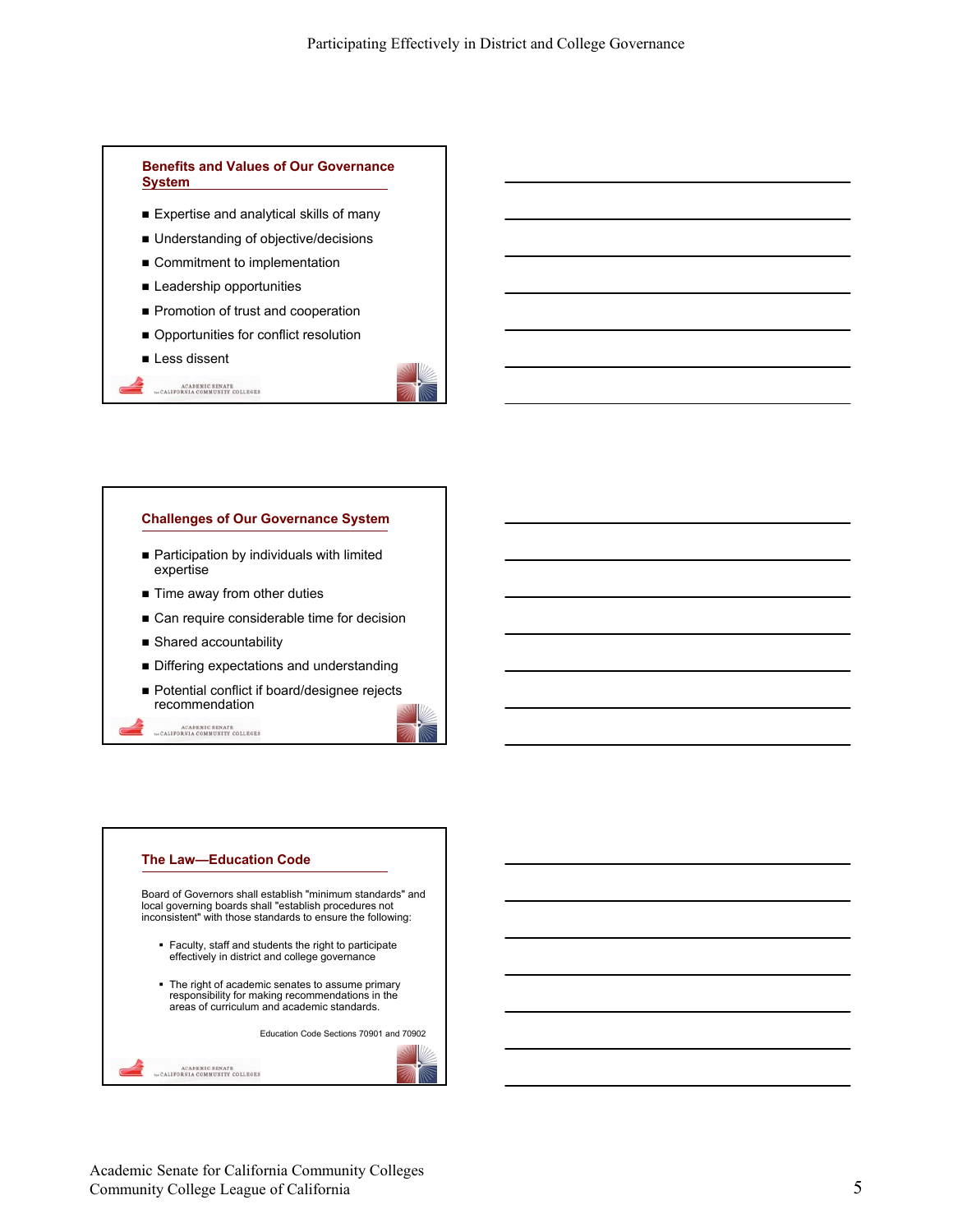



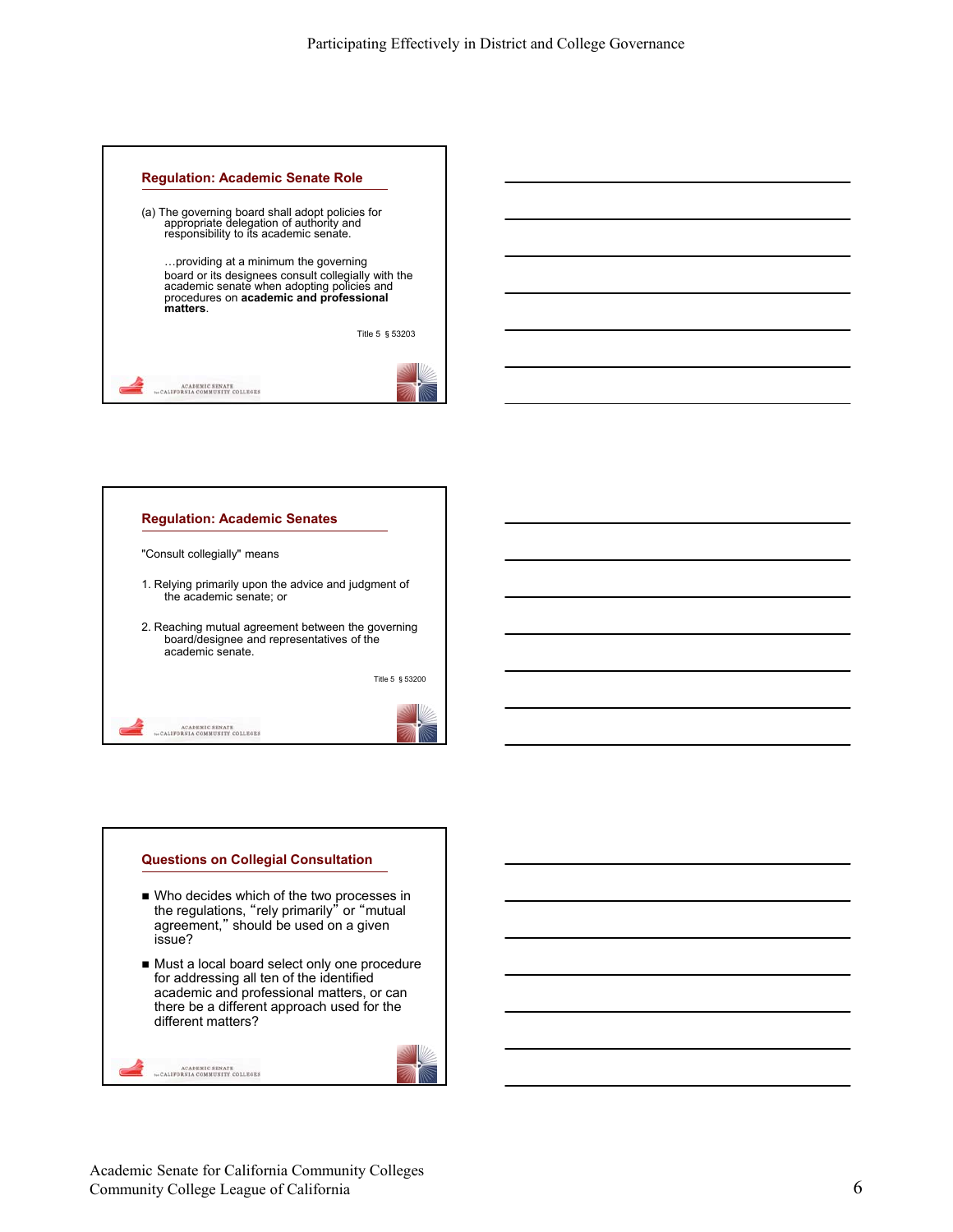#### **Questions on Collegial Consultation**

 $\blacksquare$  If the governing board chooses the option to "rely primarily" on the advice of the academic senate on a specific issue, is the board required to accept the recommendation of the senate?





#### **Question**





ACADEMIC SENATE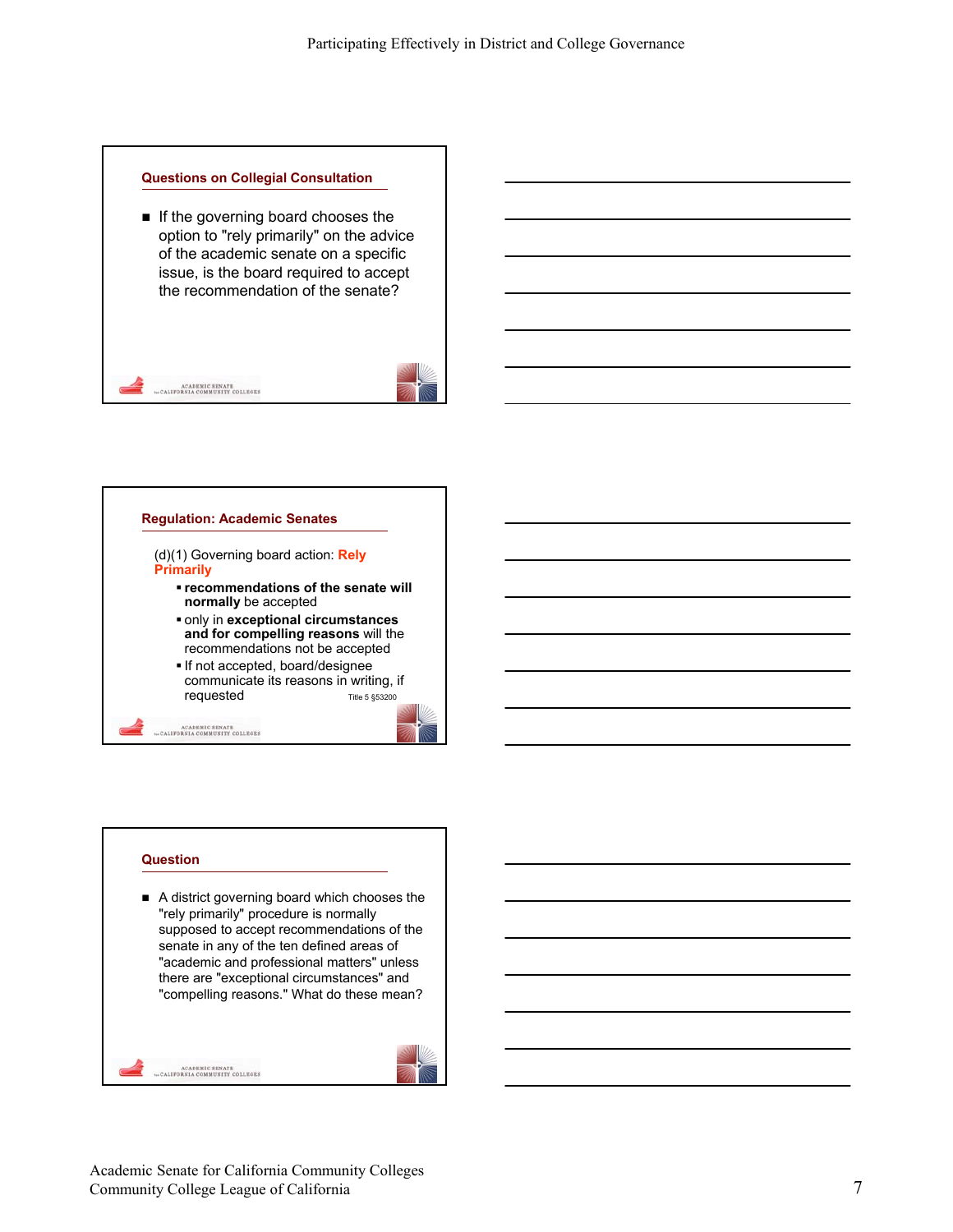

■ A district governing board that chooses the "mutual agreement" procedure is supposed to reach written agreement on an issue with the senate. When may a board act if it is not able to reach mutual agreement with the academic senate?





- **If agreement not reached, existing policy remains in effect unless** 
	- **exposure to legal liability**
	- **or substantial fiscal hardship.**
- **If no policy or existing policy creates exposure to** legal liability or substantial fiscal hardship
	- **•** board may act if agreement not reached
	- **if good faith effort first**

ACABEMIC SENATE

 only for compelling legal, fiscal, or organizational reasons

Title 5 §53200

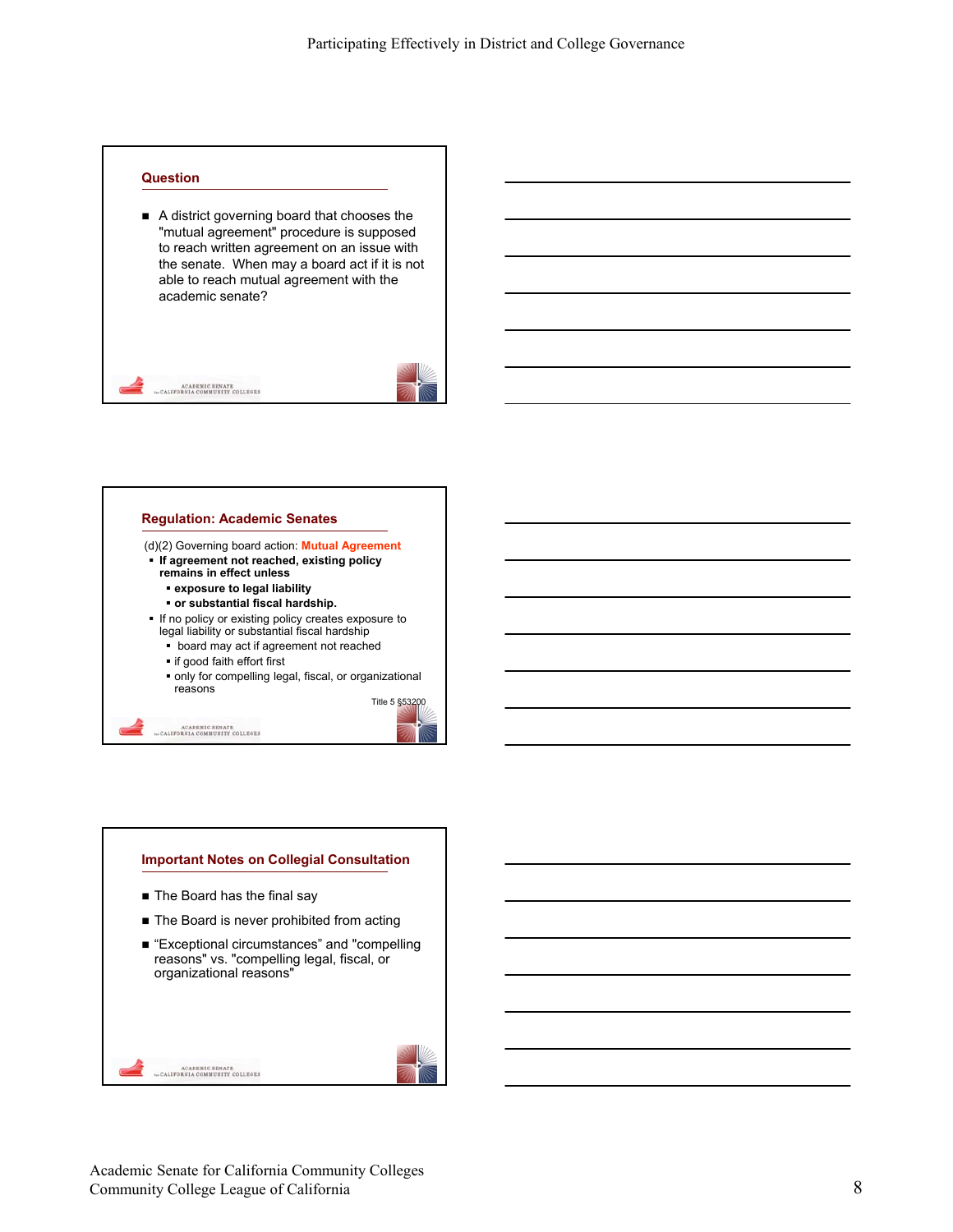





One of the ten areas of "academic and professional matters" is "processes for institutional planning and budget development."

Does this regulation relate to the institutional plans and budgets themselves, or only to the process by which plans and budgets are developed for presentation to the board?



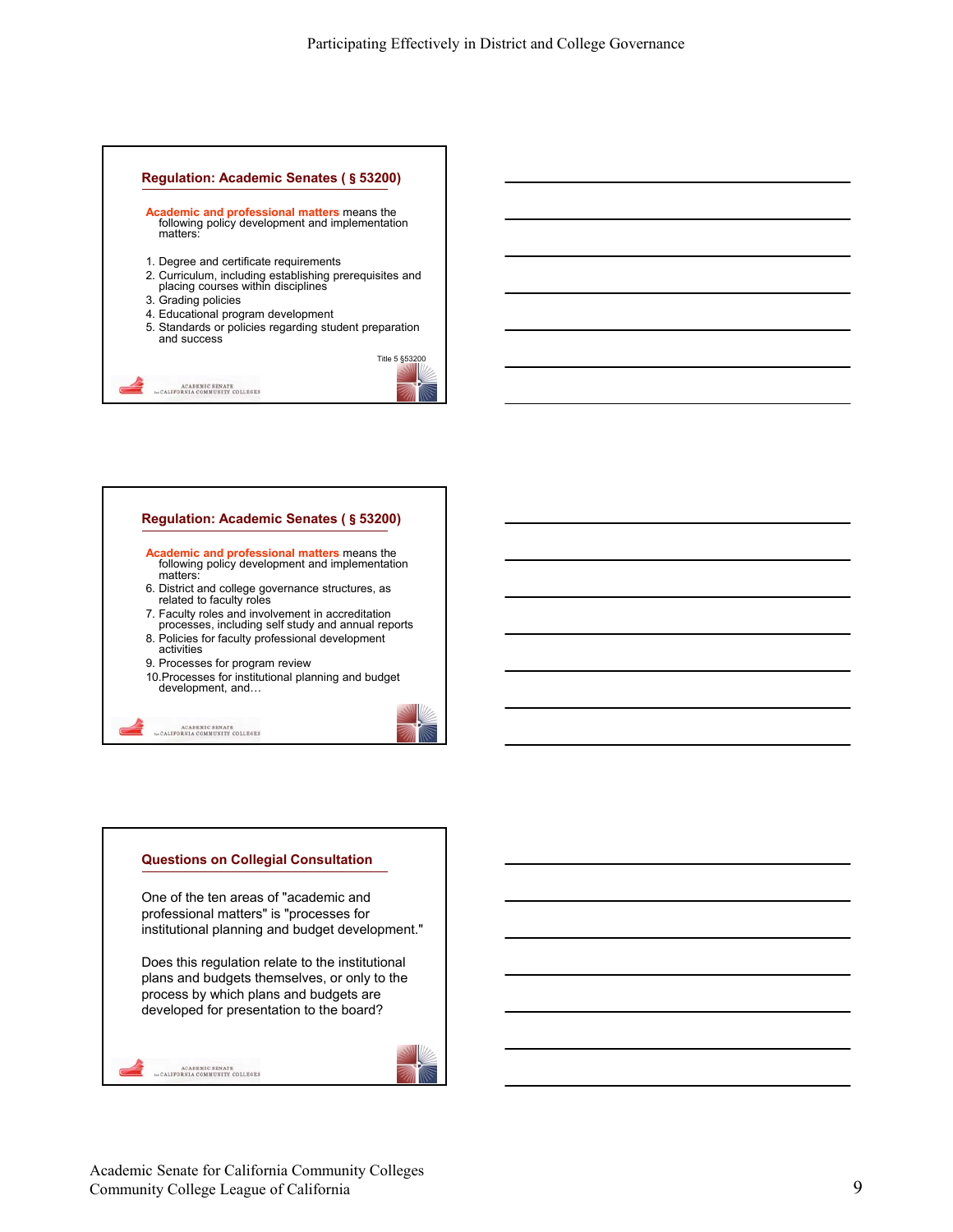

#### **Scenario #1 (from** *Scenarios to Illustrate Effective Participation in District and College Governance)*

The administration met over the summer to discuss college reorganization. When faculty returned in the fall, they were presented with a draft plan which merged discipline departments into new divisions. The merged division offices were to be separated into two locations. In one location would be the classified staff and the faculty mailboxes and in the other location would be the offices of the division deans. The stated purposes of the draft plan were to 1) enable student services and instruction to work together in an integrated fashion, 2) commingle faculty from the general education and vocational education disciplines, and 3) balance the workload of the division deans.

 ${\bf \small \begin{tabular}{c} \bf \small \color{red}{ACADEMIC} \end{tabular}}$   $\scriptstyle \color{red}{\bf \small \begin{tabular}{c} \bf \small \color{green}{\color{blue}{\bf \small \color{green}{\bf \small \color{green}{\bf \small \color{green}{\bf \small \color{green}{\bf \small \color{green}{\bf \small \color{green}{\bf \small \color{green}{\bf \small \color{green}{\bf \small \color{green}{\bf \small \color{green}{\bf \small \color{green}{\bf \small \color{green}{\bf \small \color{green}{\bf \small \color{green}{\bf \small \color{green}{\bf \small \color{green}{\bf \small \color{$ 

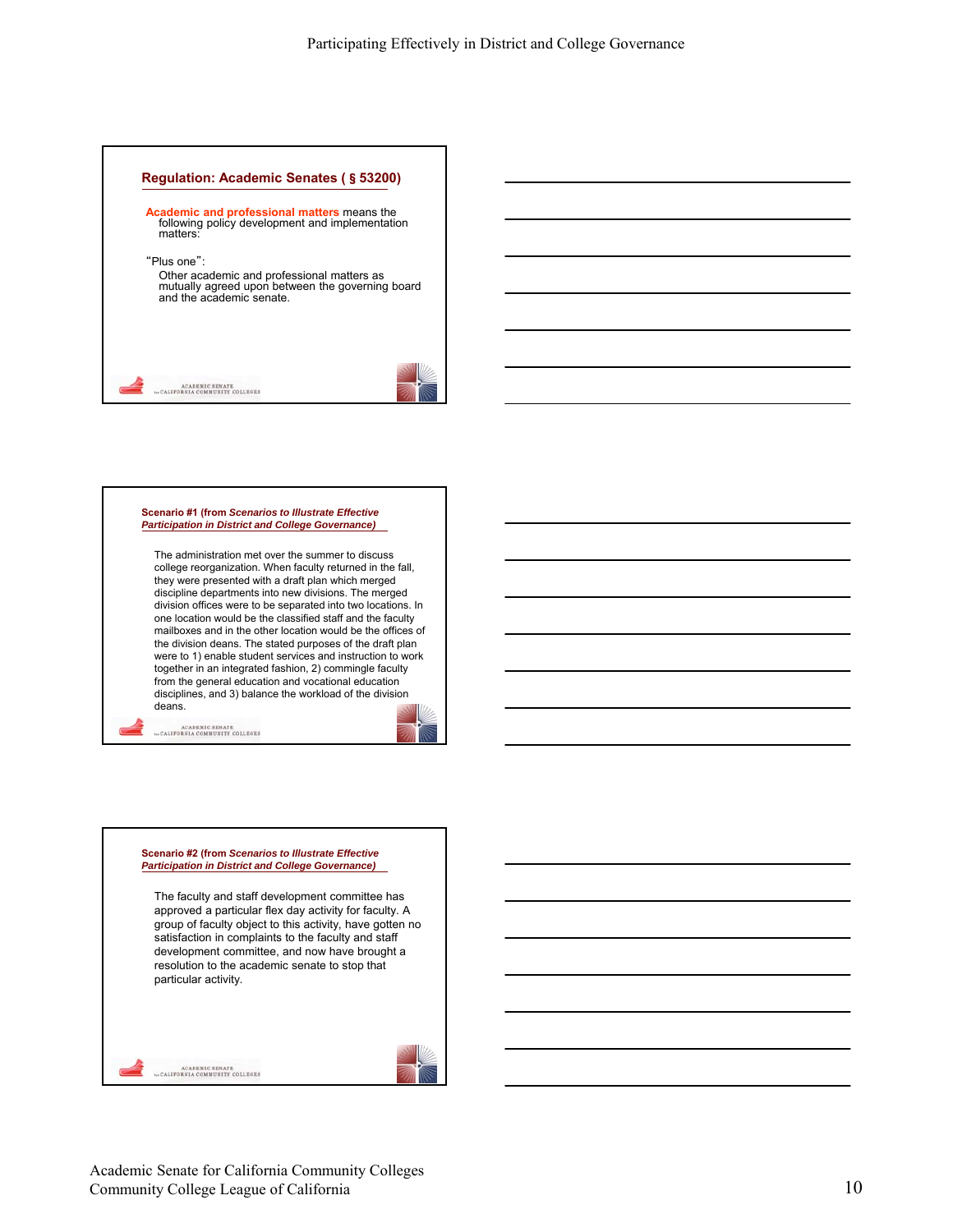#### **Questions on Collegial Consultation**

■ Which is "better" for local senates, "rely primarily" or "mutual agreement"?

 ${\bf \small \begin{tabular}{@{}c@{\thinspace}c@{\thinspace}c@{\thinspace}c@{\thinspace}c@{\thinspace}c@{\thinspace}c@{\thinspace}c@{\thinspace}c@{\thinspace}c@{\thinspace}c@{\thinspace}c@{\thinspace}c@{\thinspace}c@{\thinspace}c@{\thinspace}c@{\thinspace}c@{\thinspace}c@{\thinspace}c@{\thinspace}c@{\thinspace}c@{\thinspace}c@{\thinspace}c@{\thinspace}c@{\thinspace}c@{\thinspace}c@{\thinspace}c@{\thinspace}c@{\thinspace}c@{\thinspace}c@{\thinspace}c@{\thinspace}c@{\thinspace}c@{\thinspace}c@{\thinspace}c@{\th$ 



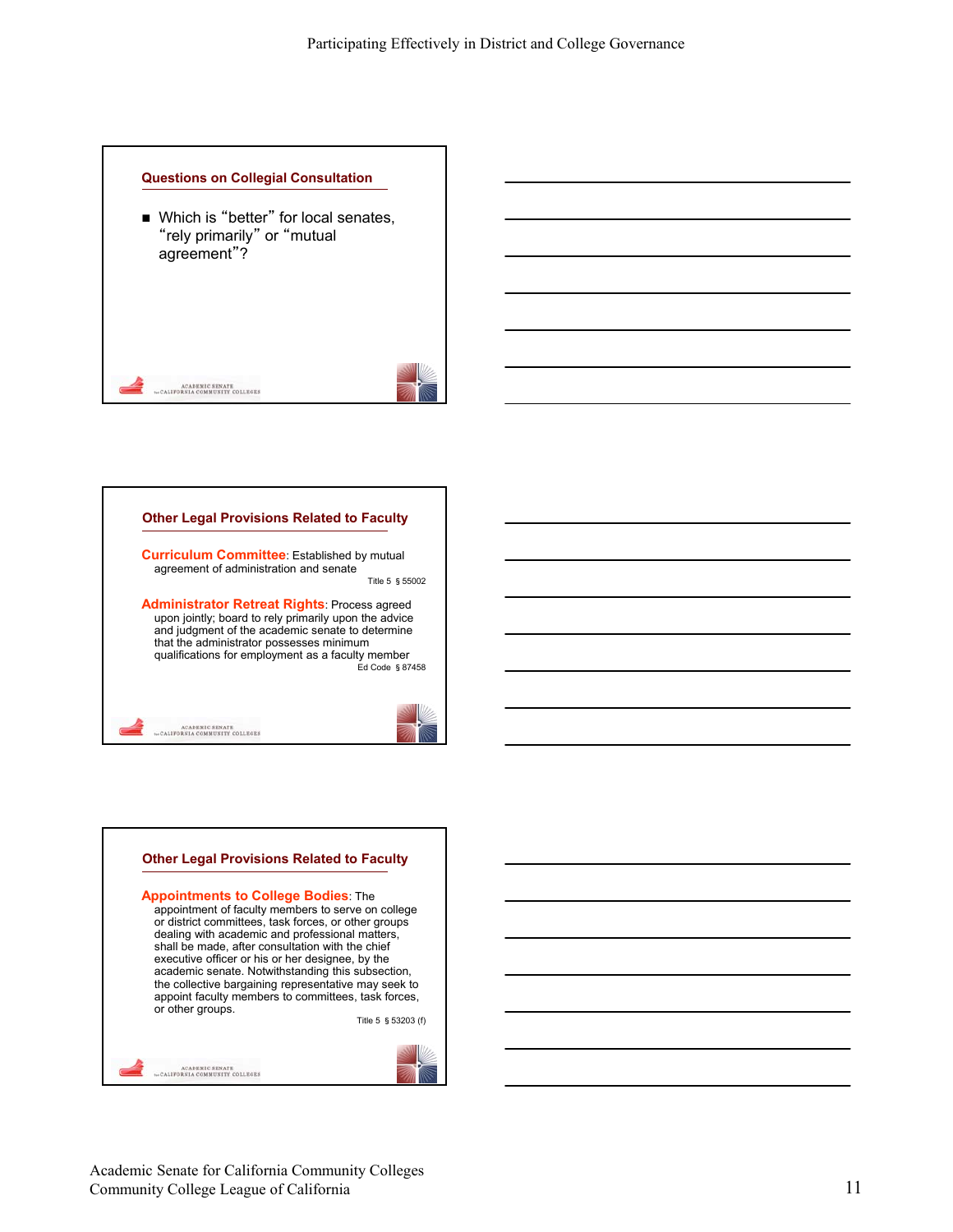

#### **Other Legal Provisions Related to Faculty**

#### **Collective Bargaining**

- Decision-making policies and implementation cannot detract from negotiated agreements on wages and working conditions
- Academic senate and bargaining representatives may establish agreements as to consulting, collaborating, sharing or delegating (Title 5 §53204)
- In those districts where the following are collectively bargained, the exclusive bargaining agent shall consult with the academic senate prior to engaging in<br>bargaining on: Faculty Evaluation (Ed Code §87663), Tenure (Ed Code §87610.6) and Faculty Service Areas (Ed Code §87743.2)

#### ${\bf \small \begin{tabular}{c} \bf \small \color{red}{ACADEMIC} \end{tabular}}$   $\scriptstyle \color{red}{\bf \small \color{green}{\bf \small \color{green}{\bf \small \color{green}{\bf \small \color{green}{\bf \small \color{green}{\bf \small \color{green}{\bf \small \color{green}{\bf \small \color{green}{\bf \small \color{green}{\bf \small \color{green}{\bf \small \color{green}{\bf \small \color{green}{\bf \small \color{green}{\bf \small \color{green}{\bf \small \color{green}{\bf \small \color{green}{\bf \small \color{green}{\bf \small \color{green}{\bf \small \color{green}{\bf \small \color$

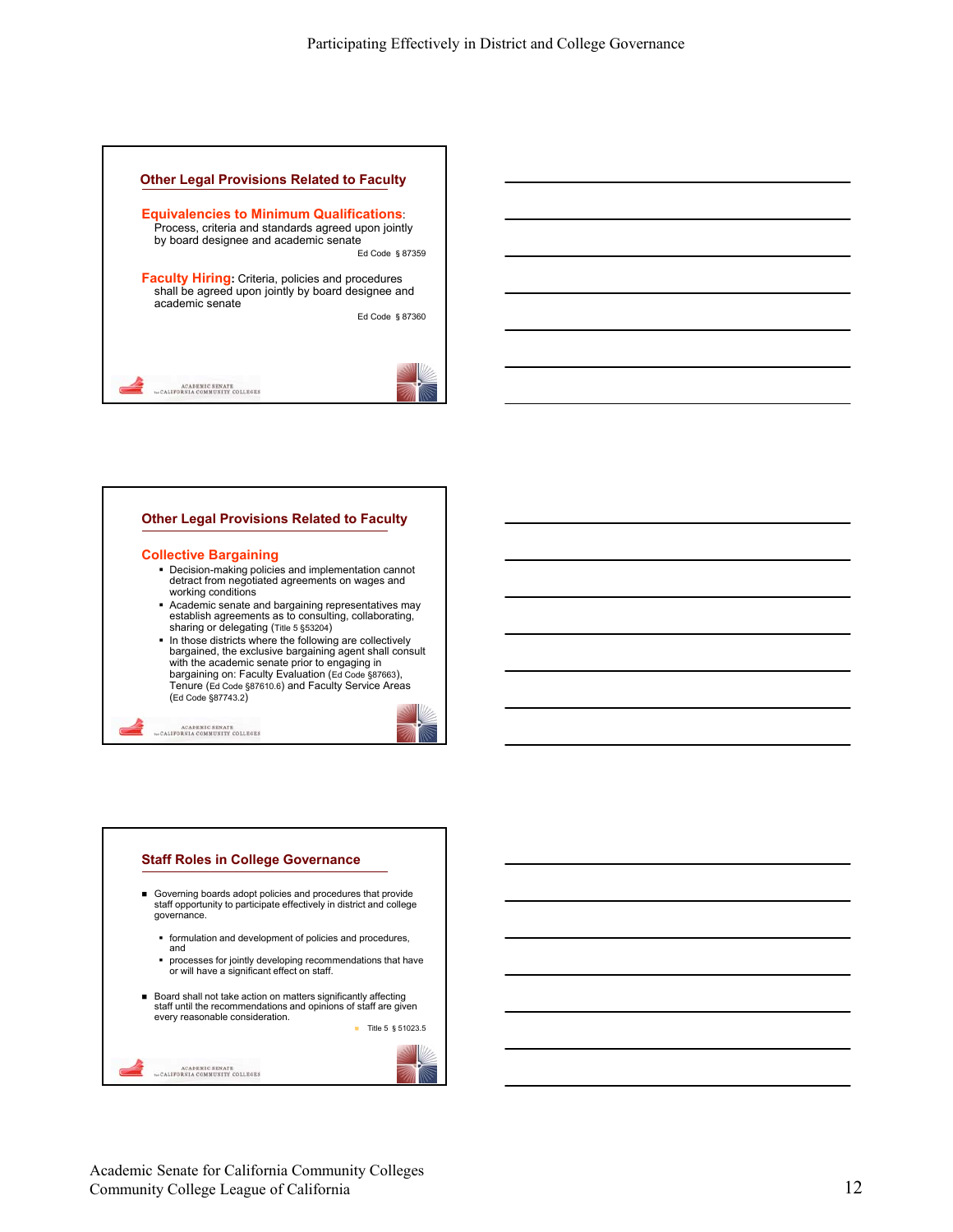#### **Student Roles in College Governance**

- Governing boards adopt policies and procedures that provide students opportunity to participate effectively in district and college governance on formulation and development of policies and procedures and processes for jointly developing recommendations that have or will have a significant effect on students.
- Board shall not take action on a matter having a significant effect on students until recommendations and positions by students are given every reasonable consideration. Title 5 §51023.7



#### **Regulation: Students** Polices and procedure that have a "significant effect on students" include : (1) grading polices (2) codes of student conduct (3) academic disciplinary policies (4) curriculum development (5) courses or programs which should be initiated or discontinued (6) processes for institutional planning and budget development (7) standards and polices regarding student preparation and success (8) student services planning and development (9) student fees within the authority of the district to adopt (10) any other district and college policy, procedure or related matter that the district governing board determines will have a significant effect on students Title 5 § 51023.7

 ${\bf \small \begin{tabular}{c} \bf \small \color{red}{ACADEMIC} \end{tabular}}$   $\scriptstyle \color{red}{\bf \small \begin{tabular}{c} \bf \small \color{green}{\color{blue}{\bf \small \color{green}{\bf \small \color{green}{\bf \small \color{green}{\bf \small \color{green}{\bf \small \color{green}{\bf \small \color{green}{\bf \small \color{green}{\bf \small \color{green}{\bf \small \color{green}{\bf \small \color{green}{\bf \small \color{green}{\bf \small \color{green}{\bf \small \color{green}{\bf \small \color{green}{\bf \small \color{green}{\bf \small \color{green}{\bf \small \color{$ 

**Question on Collegial Consultation** Does the term "rely primarily upon the advice and judgment of the academic senate" mean that the governing board should not receive and consider the advice and judgment of others on issues of "academic and professional matters?"

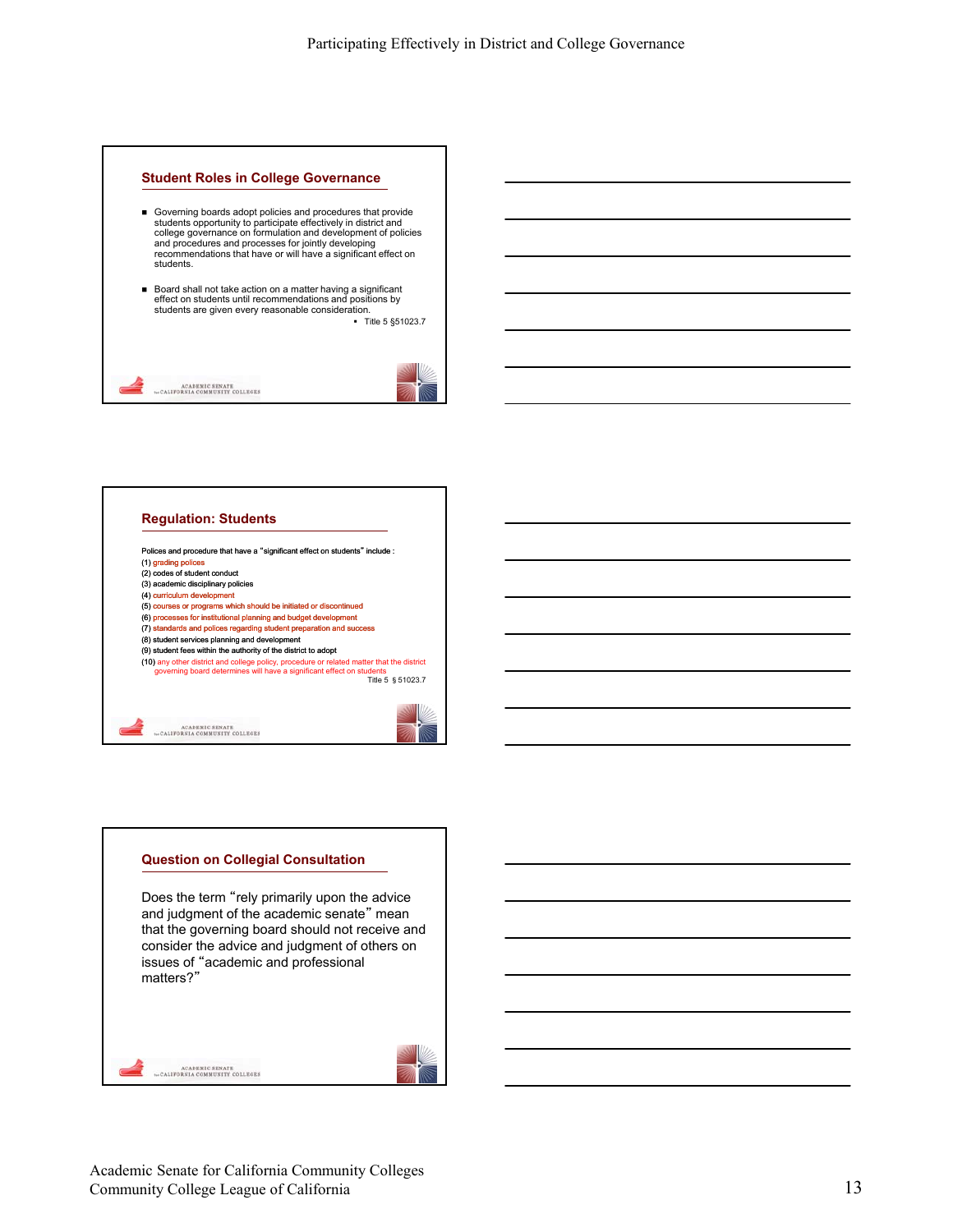

Following a recommendation of its Educational Policies Committee, consisting of faculty representatives of each of the college divisions, the academic senate has passed a resolution calling for the governing board to establish plus/minus grading. Grading policies are a "rely primarily" issue in the district. The item is placed on the board agenda and the associated students president objects on the grounds that students did not participate in the development of the recommendation. The governing board pulls the item from the agenda and asks the academic senate and the associated students to work together on the proposal.



### **Question**

Should the advice and the judgment of the academic senate be accorded greater weight than the advice and judgment of other groups and constituencies in connection with "academic and professional matters?"

 ${\bf \small \begin{tabular}{c} \bf \small \color{red}{ACADEMIC} \end{tabular}}$   $\scriptstyle \color{red}{\bf \small \begin{tabular}{c} \bf \small \color{green}{\color{blue}{\bf \small \color{green}{\bf \small \color{green}{\bf \small \color{green}{\bf \small \color{green}{\bf \small \color{green}{\bf \small \color{green}{\bf \small \color{green}{\bf \small \color{green}{\bf \small \color{green}{\bf \small \color{green}{\bf \small \color{green}{\bf \small \color{green}{\bf \small \color{green}{\bf \small \color{green}{\bf \small \color{green}{\bf \small \color{green}{\bf \small \color{$ 

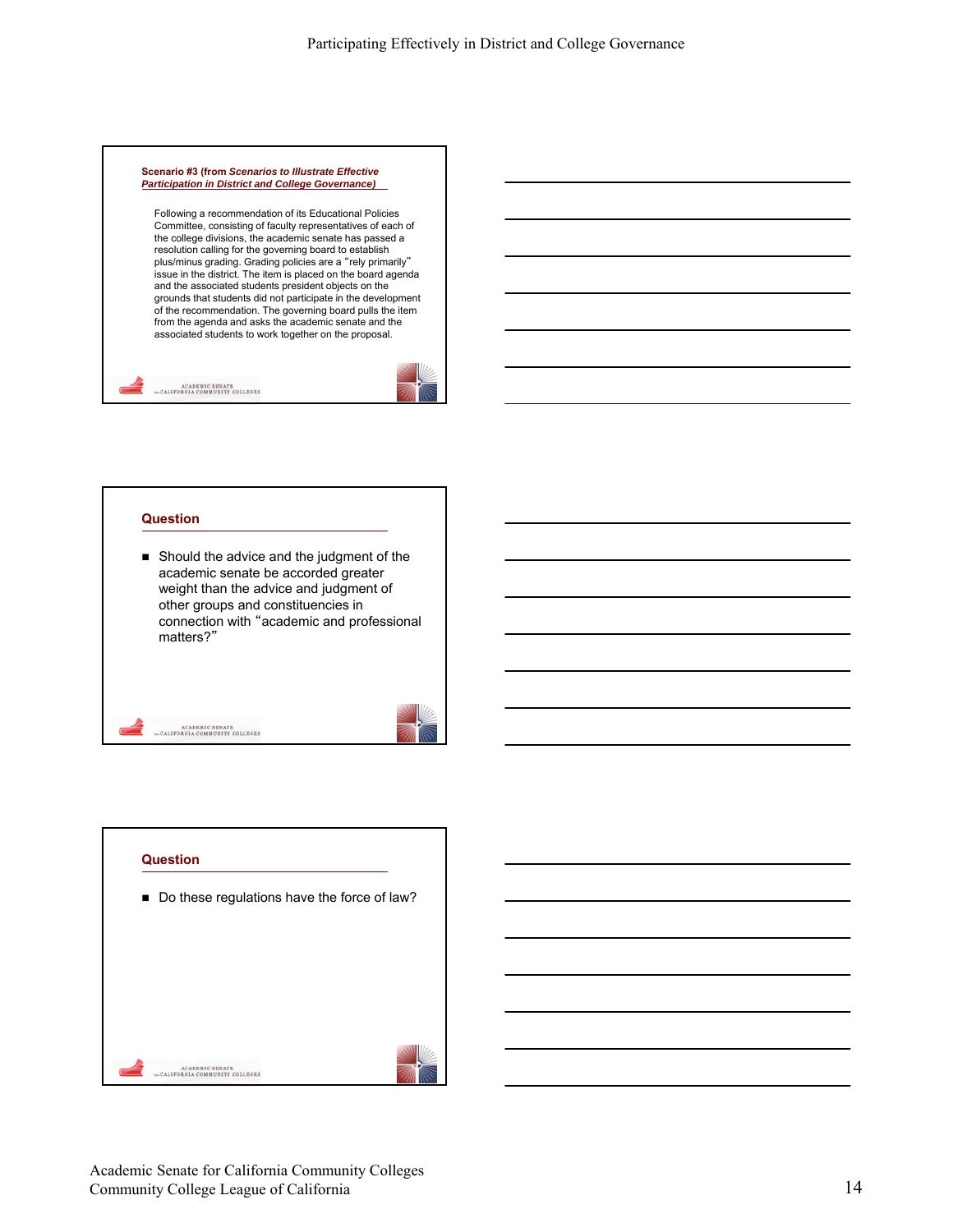#### **Question**

■ What powers do the Board of Governors have to enforce Title 5 Regulations such as the ones on strengthening local senates?



| LAW                                                                                                                      | <b>REGULATIONS</b><br><b>LEVEL OF PARTICIPATION</b>                                                                                                   | <b>REGULATIONS</b><br>AREAS OF PARTICIPATION                                                                                                                                                                                                                                           | <b>REGULATIONS</b><br><b>CONSIDERATION OF</b><br><b>RECOMMENDATIONS</b>                |
|--------------------------------------------------------------------------------------------------------------------------|-------------------------------------------------------------------------------------------------------------------------------------------------------|----------------------------------------------------------------------------------------------------------------------------------------------------------------------------------------------------------------------------------------------------------------------------------------|----------------------------------------------------------------------------------------|
| <b>FACULTY</b>                                                                                                           |                                                                                                                                                       |                                                                                                                                                                                                                                                                                        |                                                                                        |
| "Right to participate effectively                                                                                        | "I need howevil land."                                                                                                                                | "Academic and professional matters                                                                                                                                                                                                                                                     | "Consult collegially                                                                   |
| "Academic Senate right to assume primary<br>responsibility for recommending on:<br>aControlom<br>a firmchamic standards. | .Consult collegially on<br>. Academic and professional matters                                                                                        | 1. Curriculum<br>2 Degree<br>3.Grading<br>4.Program development<br>5.Student standards<br>6.Faculty role in opvernance structures<br>7 Arrestitation<br>8.Professional development<br>9. Processes for program review<br>10 Processes for planning & budget<br>11.0 fun                | -Reach mutual acreement<br>«Rely orimarly on advice and ludgment of<br>scartage senate |
| <b>STAFF</b>                                                                                                             |                                                                                                                                                       |                                                                                                                                                                                                                                                                                        |                                                                                        |
| "Right to participate effectively                                                                                        | *Provided opportunity to participate in<br>from deter of<br>.Deleter<br>afterward.com and<br>.Processes that have a<br>. Significant effect on staff. | "Significant effect on staff                                                                                                                                                                                                                                                           | "Given "every reasonable consideration"                                                |
| STUDENTS<br>"Right to participate effectively                                                                            | "Provided opportunity to participate in                                                                                                               | "Significant effect on students                                                                                                                                                                                                                                                        | "Given "every reasonable consideration"                                                |
|                                                                                                                          | fremclation of<br>.Dolches<br>afterwarkers and<br>.Processes that have a<br>. Scriftcart effect on students.                                          | 1. Grading<br>2. Codes of conduct<br>3 Academic discipline<br>4. Curriculum development<br>5.Program creation and discontinuance<br>6.Processes for budget & planning<br>7.Student preparation and success<br>8.Student services planning & development.<br><b>Q Faxes</b><br>10.Other |                                                                                        |







 ${\bf \small \begin{tabular}{c} \bf \small \color{red}{ACADENIC} \end{tabular}}$   $\scriptstyle \color{red}{\bf \small \color{red}{\bf \small \color{green}{\bf \small \color{green}{\bf \small \color{green}{\bf \small \color{green}{\bf \small \color{green}{\bf \small \color{green}{\bf \small \color{green}{\bf \small \color{green}{\bf \small \color{green}{\bf \small \color{green}{\bf \small \color{green}{\bf \small \color{green}{\bf \small \color{green}{\bf \small \color{green}{\bf \small \color{green}{\bf \small \color{green}{\bf \small \color{green}{\bf \small \color{green}{\bf \small \color$